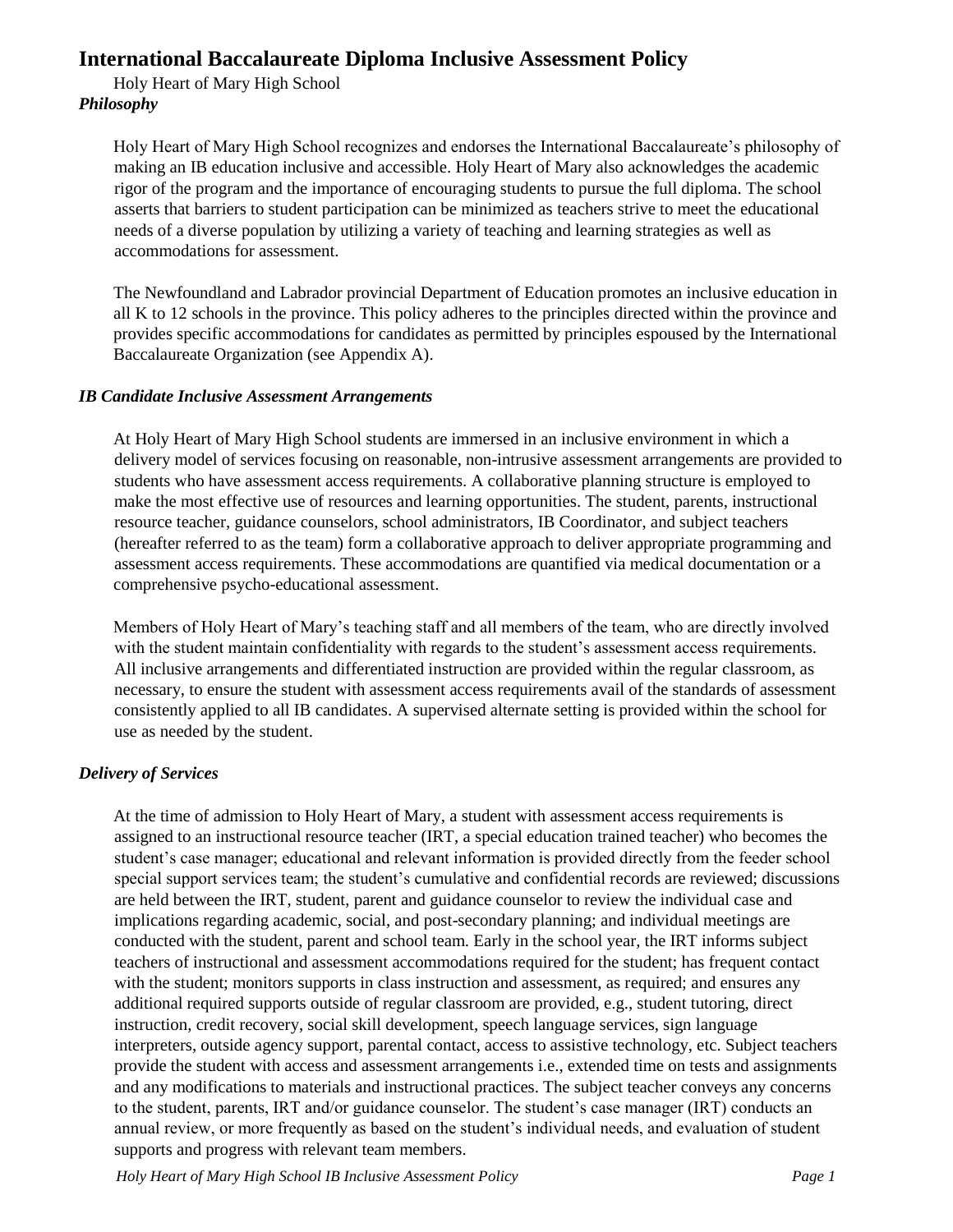#### *Inclusive Assessment Arrangements*

Team members complete a formal IBO request for inclusive assessment arrangements for a candidate. This request is then submitted via IBIS, by the IB Diploma Coordinator, to the IBO at least six months prior to the student writing the IB final exam(s). Supporting documentation, such as a medical certificate or a psycho-educational report, must accompany this request. When the IB Diploma Coordinator is informed of IBO's decision she conveys this information to team members.

*Candidates who may require access arrangements* (September 2021, updated February 2022) outlines the characteristics of students who may require special assessment arrangements due to one or more of the following:

- Additional Language Learners
- Specific learning difficulties, learning disabilities
	- For example, dyslexia, dysgraphia, dyscalculia, dyspraxia, or information processing difficulties
- Communication and speech difficulties
	- For example, receptive or expressive language impairments, auditory processing difficulties, fluency disorders, verbal dyspraxia/apraxia
- Autism spectrum disorders
- Social, emotional and behavioural challenges
	- Includes: attention deficit disorder (ADD)/attention deficit hyperactivity disorder (ADHD); personality disturbances; emotional/mental health distubances (for example, eating disorders, depression, excessive stress reaction)
- Physical and sensory challenges
	- For example, fine motor challenges, cerebral palsy, muscular dystrophy, visual or hearing challenges
- medical and mental health difficulties, including temporary medical conditions (with onset or occurrence up to three months before the IB examinations offered in May/November)

The following is a list of accommodation arrangements that maybe granted once IB0 has reviewed the required documentation:

- Additional time  $-10$  to 50% more time is allowed for the candidate, as outlined within the DP Inclusive Assessment Policy.
- Rest periods supervised rest time maybe allowed, during which time the candidate is not allowed to work on their exam.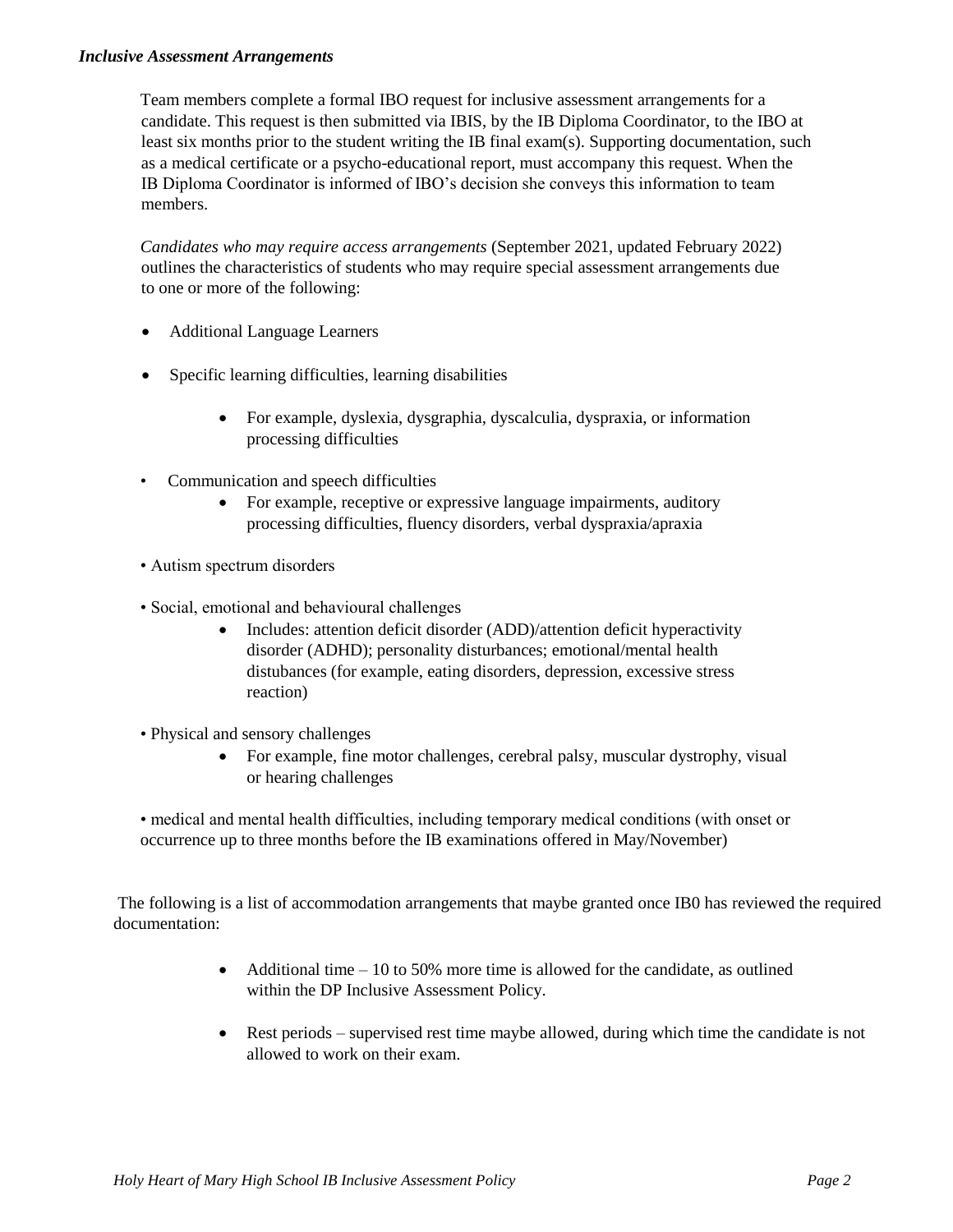- Information and communication technology a computer could be used to type the answers to the exam instead of hand writing the answers. The student cannot use any software that would the candidate an unfair advantage during the exam. Voice-activated technology or augmentative speech equipment can be requested when this has been the candidate's normal way of working in the school.
- Scribes a person who writes down dictated answers from the candidate.
- Readers a person who reads allowed the questions to the candidate and can also read back answers the candidate has provided. The reader cannot explain a question or give advice on how to answer the question.
- Communicators a person who is able to convey information to a candidate with a hearing impairment, through the use of lip-speaking, finger-spelling or sign language.
- Prompters a person who ensures that a candidate is paying attention to the examination. This would normally be authorized for candidates diagnosed as having a neurological or cognitive disability resulting from a severe attention problem.
- Modifications to examination papers normally made for candidates with hearing or visual issues, such as providing an exam in Braille, enlarged print, printing on colored paper, modifications to the visual complexity of the exam or modifications to the language of the exam paper.
- Audio recordings on examination papers the IB may provide an exam paper on a CD. This is a limited service and is not available for exams with illustrations, tables, diagrams or sketch maps.
- Audio recordings of responses to examination papers The candidate dictates answers into an appropriate recording technology. This is used when a scribe is not available and cannot be used for examinations in Groups 1 and 2 or with examinations that require the candidate to produce visual material such as an illustration, table, diagram or sketch map.
- Transcriptions A candidate's response to an assessment component is submitted in a form other than the candidate's own handwriting. Transcription is justified when a candidate with a specific learning issue, or a physical disability, has very poor handwriting skills and cannot use a computer. Transcription is not available to candidates with poor handwriting for whom some form of special need cannot be diagnosed.
- Alternative venues for examinations  $-\text{ if a candidate is too ill to attend school, but}$ on medical advice is able to take the examinations at home or in hospital, authorization may be given for the examination to be taken at an alternative venue. In principle, the examination should be taken at the same time as other candidates in the group. A qualified invigilator must be present.
- Extensions to deadlines this arrangement applies to cases of illness or accident when a candidate is genuinely prevented from completing work in time for the coordinator to submit the work to the examiner.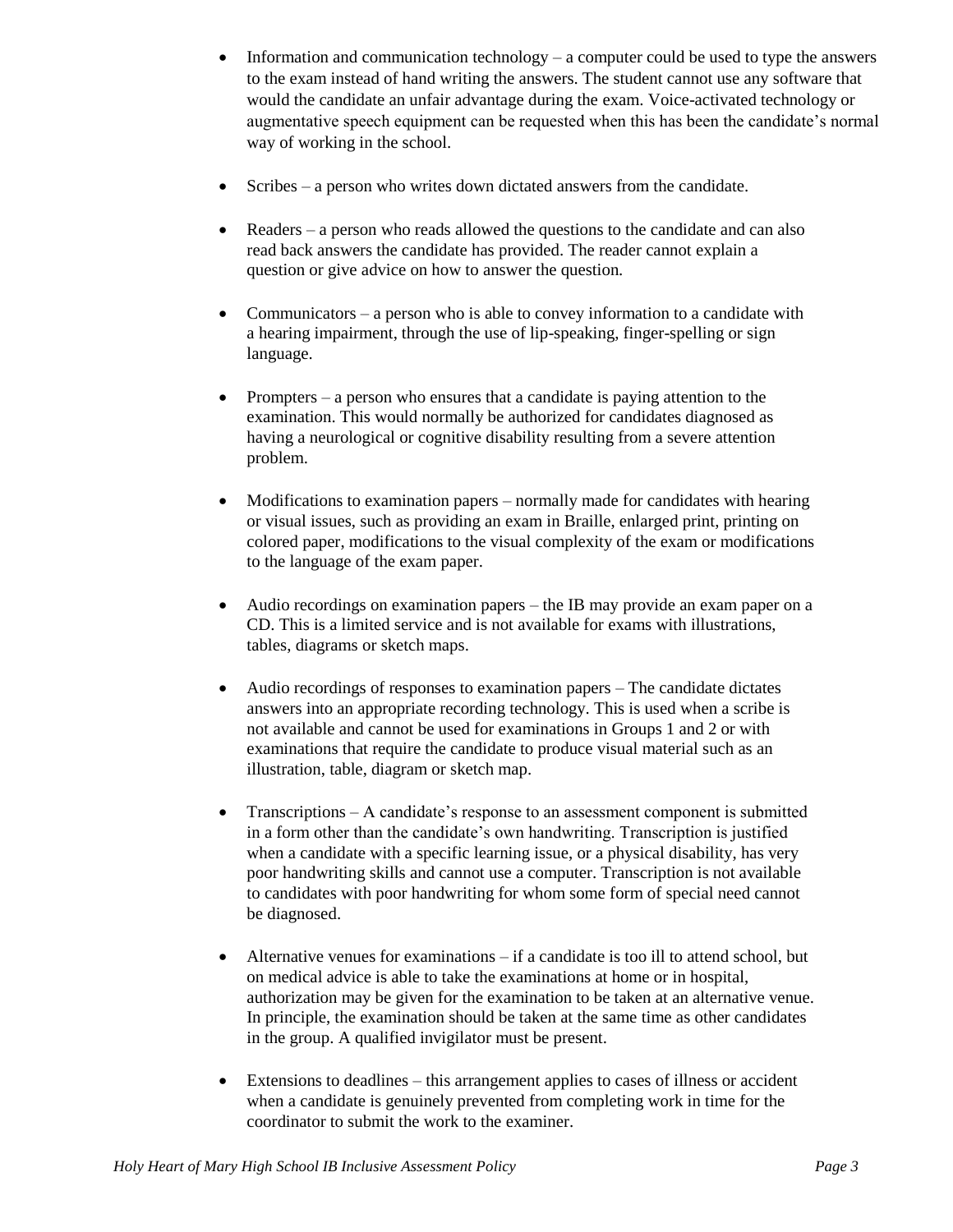- Assistance with practical work if a candidate has a physical disorder, assistance with practical work can be requested. This arrangement is normally confined to the requirements of internal assessment (for example, practical work in experimental science or geography fieldwork). It is particularly suited to situations where there is a concern for a candidate's health or safety.
- Exemptions from assessments exemptions are not normally granted for any assessment component of the Diploma Program. However, if an assessment component or part demands a physiological function that a candidate is not able to perform, an exemption may be authorized.

#### *Resources*

Department of Education Government of Newfoundland and Labrador (2014), *Inclusive Practices Guidelines: School Level* 

International Baccalaureate Organization (November 2018, updated February 2022), *Access and inclusion policy*, Cardiff: IBO.

International Baccalaureate Organization (September 2021, updated February 2022), *Diploma Programme Assessment Procedures*, Cardiff: IBO.

International Baccalaureate Organization (August 2010), *Learning diversity in the International Baccalaureate programmes: Special educational needs within the International Baccalaureate programmes*, Cardiff: IBO.

#### *Note:*

Acknowledged as a working document, Holy Heart of Mary's IB Diploma Program Inclusive Assessment Policy is reviewed annually by members of the faculty, IB coordinator, administration, and guidance department. Within this context, avenues are explored for professional development that provide a heightened teacher understanding of processes that address students' differentiated learning and instructional needs. A recent example of professional development that promoted this awareness was a half day in-service for all teaching staff regarding inclusive assessment arrangements and in recent years another relevant in-service entitled, "Helping Struggling Students Succeed".

The access requirement policy for various schools available online were viewed and it was concluded that in many cases we concurred with their phrasing of some policy components.

Holy Heart of Mary's IB Diploma Program Inclusive Assessment Policy is available on the school's website.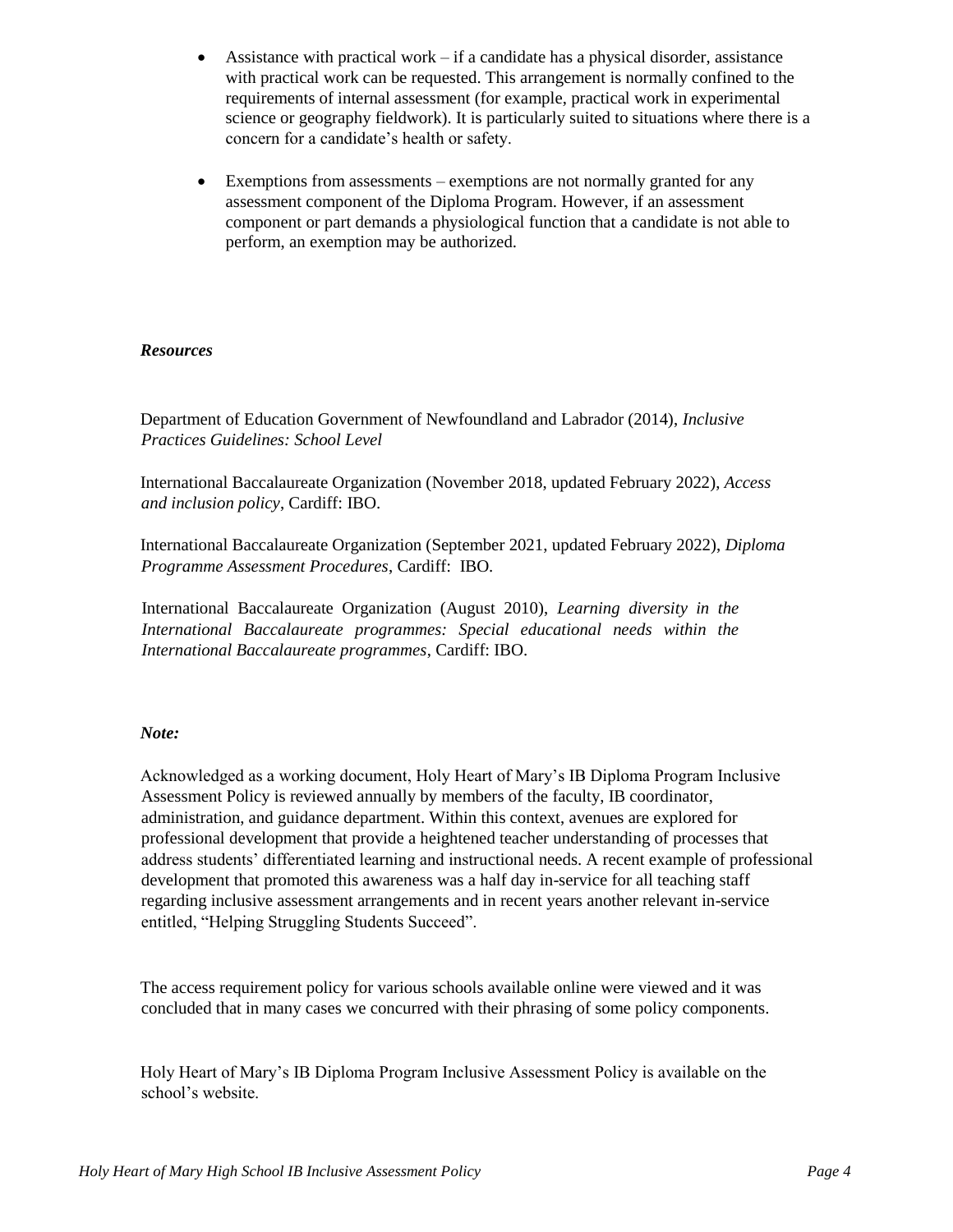# **Appendix A**

All access and assessment arrangements that may be authorized by the IB are based on the following Principles as found in *Access and inclusion policy*, pages 6-7:

#### *Maintaining standards*

1.1 The IB must ensure that a grade awarded to a candidate in any subject is not a misleading description of that candidate's level of attainment, so the same standards of assessment are applied to all candidates.

1.2 The arrangements requested for a candidate must not give that candidate an advantage in any assessment.

1.3 The inclusive access arrangements described in this document are intended for candidates with the aptitude to meet all assessment requirements leading to the completion of the programme.

1.4 In the case of internal assessments, marks must always be awarded based on the candidate's work in accordance with the assessment criteria. Under no circumstances must teachers consider other factors such as the candidate's challenges or difficulties.

1.5 A subject result means the candidate has met the objectives of that subject, ie they have been able to demonstrate what was being assessed. This means there is no need to grant an exception for the assessment because the student was capable of completing it. Therefore, a request for exemption, which would still yield a subject result, must only be submitted after careful consideration and only where inclusive access arrangements and reasonable adjustments cannot be applied. The IB will use its discretion and only grant exemptions as a very last resort and in exceptional cases. No exemption can be granted for language subjects; all students, including those with specific learning challenges, are required to study two languages without any exception.

# *Reflecting usual ways of working*

1.6 Inclusive access arrangements are pre-examination measures to allow a candidate to access the assessment that reflects their experience during learning. As such they cannot be requested retroactively.

1.7 Inclusive access arrangements for a candidate must be well planned and put in place throughout the course of learning and teaching including classroom work and formative assessments.

1.8 Schools must plan inclusive access arrangements for their candidates based on the IB criteria as stated in this policy and teachers' observations of the candidate in the classroom during classwork and tests. If the school intends to plan inclusive access arrangements for a candidate that are not in line with the eligibility criteria stated in this policy, they must first consult the IB.

1.9 The inclusive access arrangements requested for a candidate must be his or her usual way of working during his or her course of study. In almost all instances, if the inclusive access arrangements planned by the school do not follow the eligibility criteria stated in this policy, and have not been previously discussed with the IB (see Section 1.8), they cannot be authorized by the IB even if they have been the candidate's usual way of working. Only in very exceptional and unusual cases will the IB authorize a request for inclusive access arrangements that are not the usual way of working and that have been put in place to support the candidate only in the last six months of study or thereafter, just prior to the examinations.

1.10 The IB aims to authorize inclusive access arrangements that are compatible with those normally available to the candidate concerned. However, authorization will only be given for arrangements that are consistent with the policy and practice of the IB. It should not be assumed that the IB will necessarily agree to the arrangements requested by a school.

# *Consistency for all candidates*

1.11 The IB is committed to an educational philosophy based on international-mindedness. Therefore, the inclusive access arrangements policy of the IB may not reflect the standard practice of any one country. To achieve equity among candidates with access requirements, the policy represents the result of a consideration of accepted practices in different countries.

1.12 The IB will ensure that, wherever possible, arrangements for candidates with a similar type of access requirement are the same. Due to the cultural differences that occur in the recognition of learning support requirements and the nature of access arrangements granted in schools, there may be some compromise that may be necessary to help ensure comparability between candidates in different countries.

*Holy Heart of Mary High School IB Inclusive Assessment Policy Page 5*